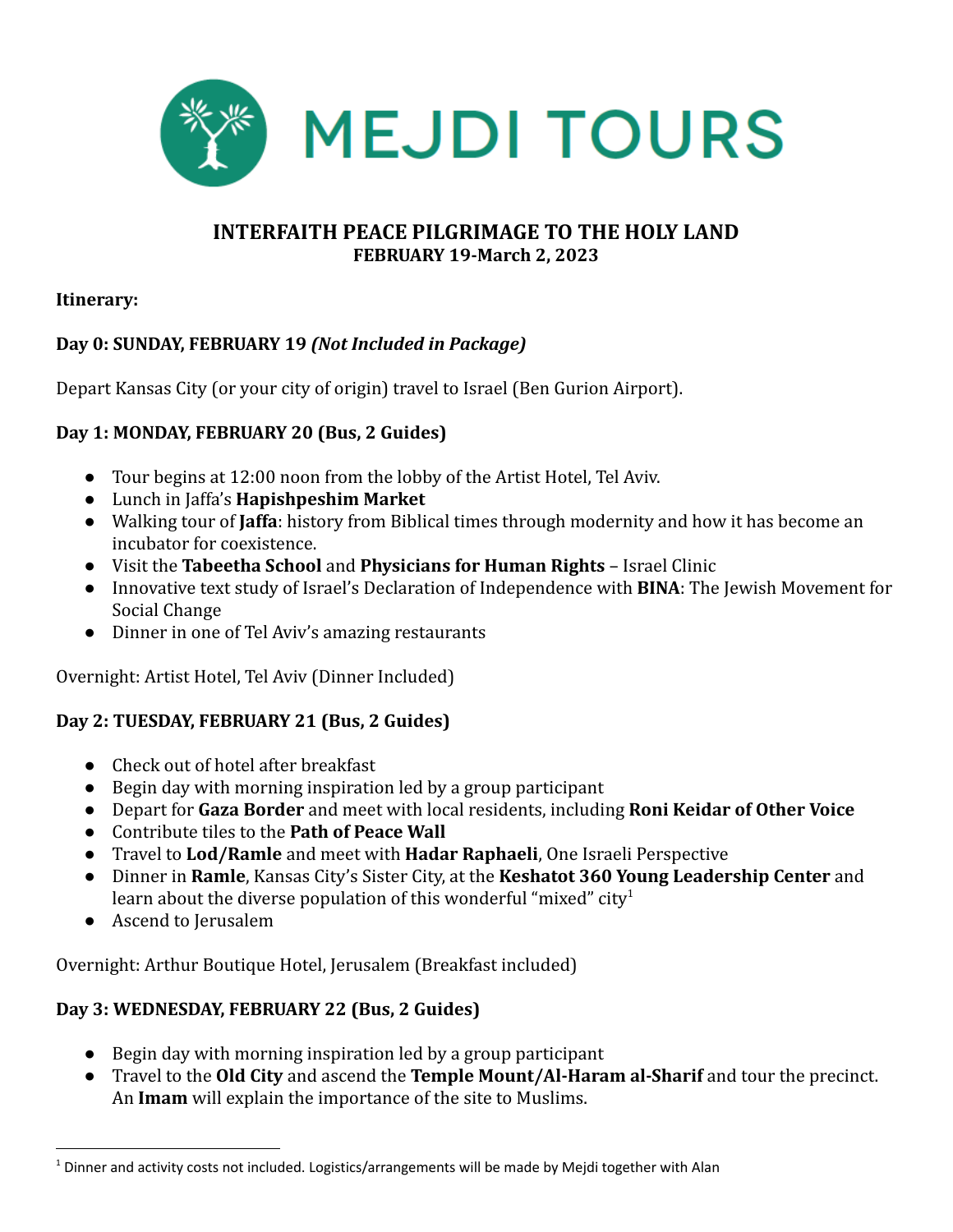- Tour the **Davidson Center's Archeological Park** with artifacts from the First and Second Jewish Temples, the Byzantine Muslim period, the Crusades period. Learn about the current state of affairs to create an egalitarian section at the **Kotel (Western Wall).**
- Lunch and time for individual prayer at the Kotel, mosque, and/or church.
- Visit **Mount Zion,** holy to Christians, Jews and Muslims because of its association with both King David's tomb and the Last Supper, with a representative of the **Jerusalem Intercultural Center.**
- Dinner at **YMCA** and meet with members of the **Parents Circle.**

Overnight: Arthur Boutique Hotel, Jerusalem (Breakfast, Lunch and Dinner included)

# **Day 4: THURSDAY, FEBRUARY 23 (Bus, 2 Guides)**

- Begin day with morning inspiration led by a group participant
- Visit **Yad Vashem**, Israel's National Holocaust Museum and Memorial, including a special tour of the campus grounds: The Avenue of the Righteous Among the Nations (dedicated to those who risked their lives to save Jews during the Holocaust), Hall of Names, Hall of Remembrance, Children's Memorial, Valley of Communities, Cattle Car Memorial, Warsaw Ghetto Square Wall of Remembrance.
- Visit **Ein Kerem**, birthplace of John the Baptist and the location of Mary's Well. Hear the competing narratives about the 1948 Arab-Israeli War and the displacement of the native Palestinian population.
- Lunch and personal prayers at **Mary's Well**
- Optional tour of **Museum on the Seam,** a socio-political contemporary art museum
- Dinner on own in **Mahaneh Yehudah Market**

Overnight: Arthur Boutique Hotel, Jerusalem (Breakfast included)

# **Day 5: FRIDAY, FEBRUARY 24 (Bus, 2 Guides)**

- Begin day with morning inspiration led by a group participant
- Meet **Daniel Roth,** Orthodox Jewish Peacemaker from a West Bank settlement, who is involved in the Abrahamic Reunion movement
- Visit the **tomb of the Matriarch Rachel**
- Continue into the West Bank to **Hebron's Old Town**. Muslim participants will prayer at the **Ibrahimi Mosque.**
- Walk down **Shuahada Street** and the **Women in Hebron Cooperative Shop**.
- Visit the **Cave of the Patriarchs.**
- **Lunch with a Palestinian family**
- Return to Jerusalem. Jewish participants (and others interested) attend Welcoming the **Shabbat services**
- **Dinner at Hebrew Union College Beit Shmuel**

Overnight: Arthur Boutique Hotel, Jerusalem (Breakfast, Lunch and Dinner included)

# **Day 6: SATURDAY, FEBRUARY 25 (Bus, 2 Guides)**

● Leave the hotel early for a day at **Masada**, **Dead Sea** and the **Jericho** Area. Christians will have the opportunity to be baptized in the Jordan River, at the site of Jesus' baptism by Matthew. In the Jewish tradition, the location where Joshua led the Israelites into the Land of Israel.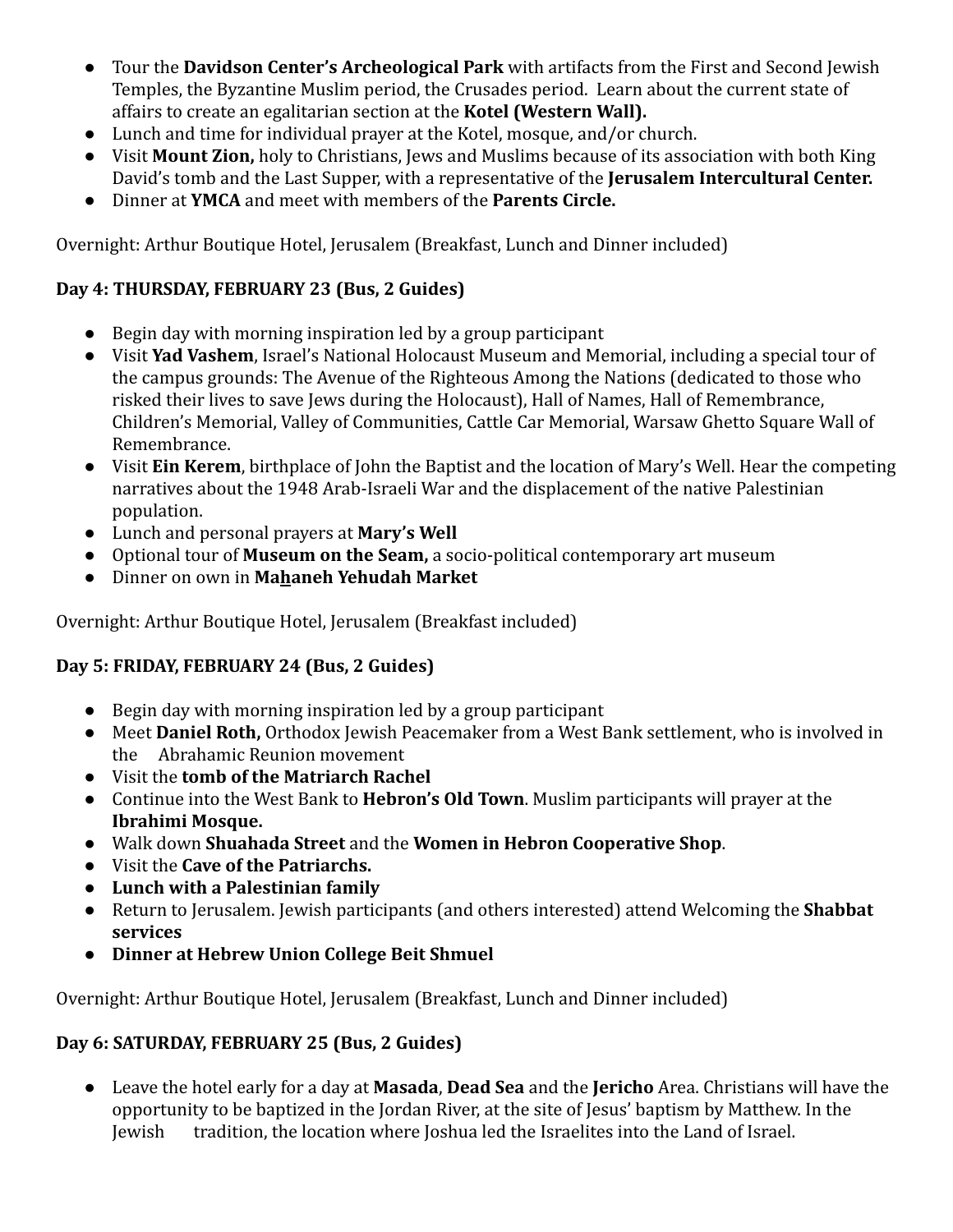- (Some may wish to remain in Jerusalem for Shabbat worship in one of many synagogues in the city. A number of museums are also open in the afternoon.)
- Return to Jerusalem and grab a quick bite in one of Jerusalem's downtown restaurants
- Experience the underground **Burnstein Basement Klezmer** show (Havdallah, music, humor and delicious kugel) in an ultra-Orthodox neighborhood.

Overnight: Arthur Boutique Hotel, Jerusalem (Breakfast and Lunch included)

# **Day 7: SUNDAY, FEBRUARY 26 (Bus, 2 Guides)**

- Begin day with morning inspiration led by a group participant
- Worship at the **Lutheran Church of the Redeemer** English-speaking congregation in the Old City
- Visit the **Terra Sancta Museum**, focused on roots and historical presence of Christianity in the Holy Land Muslim participants will have the opportunity to pray at an Old City mosque.
- Visit the Garden **of Gethsemane**, Walk the Christian **"Stations of the Cross"** along the **Via Dolorosa** and visit the **Church of the Holy Sepulcher**.
- Weave through the shops and alleyways of the **Arab Shuk/Market** in the Old City and bargain for souvenirs
- See the historical photos in the storefront of Elia, a legendary **Armenian photography shop**.
- Leave the Old City and visit the **Ma'aleh Film School**, which creates films that deal with the Israeli society
- Dinner on own in one of Jerusalem's unique restaurants

Overnight: Arthur Boutique Hotel, Jerusalem (Breakfast included)

# **Day 8: MONDAY, FEBRUARY 27 (Bus, 2 Guides)**

- Begin day with morning inspiration led by a group participant
- Travel south to the **Tent of Nations** and Dahers' Vineyard, where the Nassar family seeks to bring people from all over the world together to build bridges of understanding.
- Tour the **Aida Refugee Camp**
- Meet **Dr. Victor Makari** in Bethlehem, who will lead the group on a visit to **Manger Square** and **Nativity Church**
- Continue to **Shepherd's Field**
- Have **lunch at Afteem's** near Manger Square.
- Time for personal prayers.
- Return to Jerusalem and have dinner on own in one of Jerusalem's unique restaurants

Overnight: Arthur Boutique Hotel, Jerusalem (Breakfast and Lunch Included)

# **Day 9: TUESDAY, FEBRUARY 28 (Bus, 2 Guides)**

- Check out of hotel after breakfast
- Begin day with morning inspiration led by a group participant
- Travel to **Neve Shalom-Wahat al-Salaam,** an international cooperative village of Jews and Palestinian-Arab citizens of Israel committed to peace. Participate in prayers for peace in the Pluralistic Spiritual Center.
- Lunch at Neve Shalom-Wahat al-Salaam.
- Travel north to **Nazareth**, where we will visit the **Basilica of the Annunciation** and the **White Mosque**